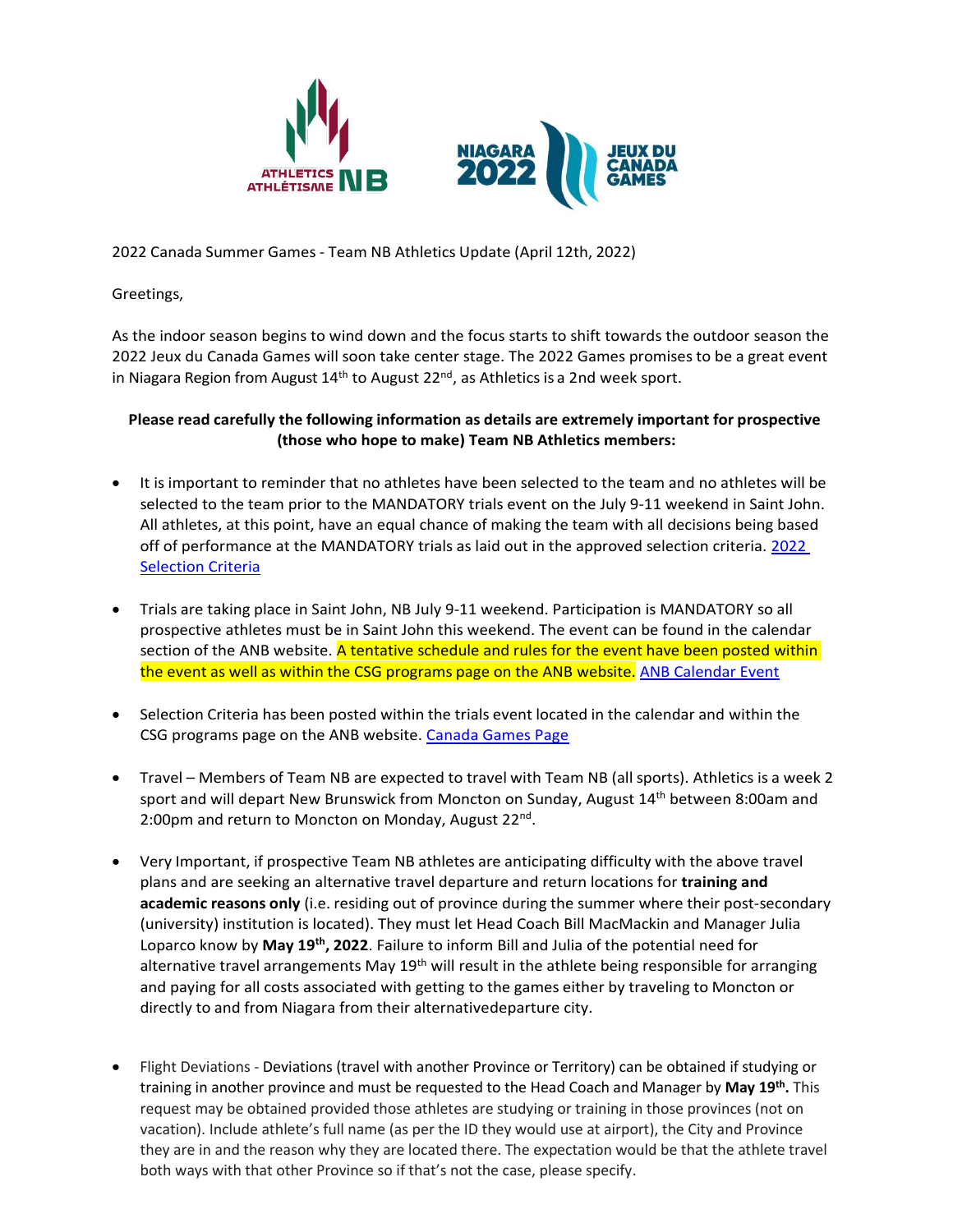



• Permission to Leave Requests - [Permission to Leave forms](https://docs.google.com/document/d/1lHSc4cg1ooMbCyYQ14IpTNh1TW32ZcBi/edit?usp=sharing&ouid=102316675220933256218&rtpof=true&sd=true) must be provided by anyone not travelling with Team NB to or from Niagara (eg. athlete wishes to leave with family after Games). Due date TBD.